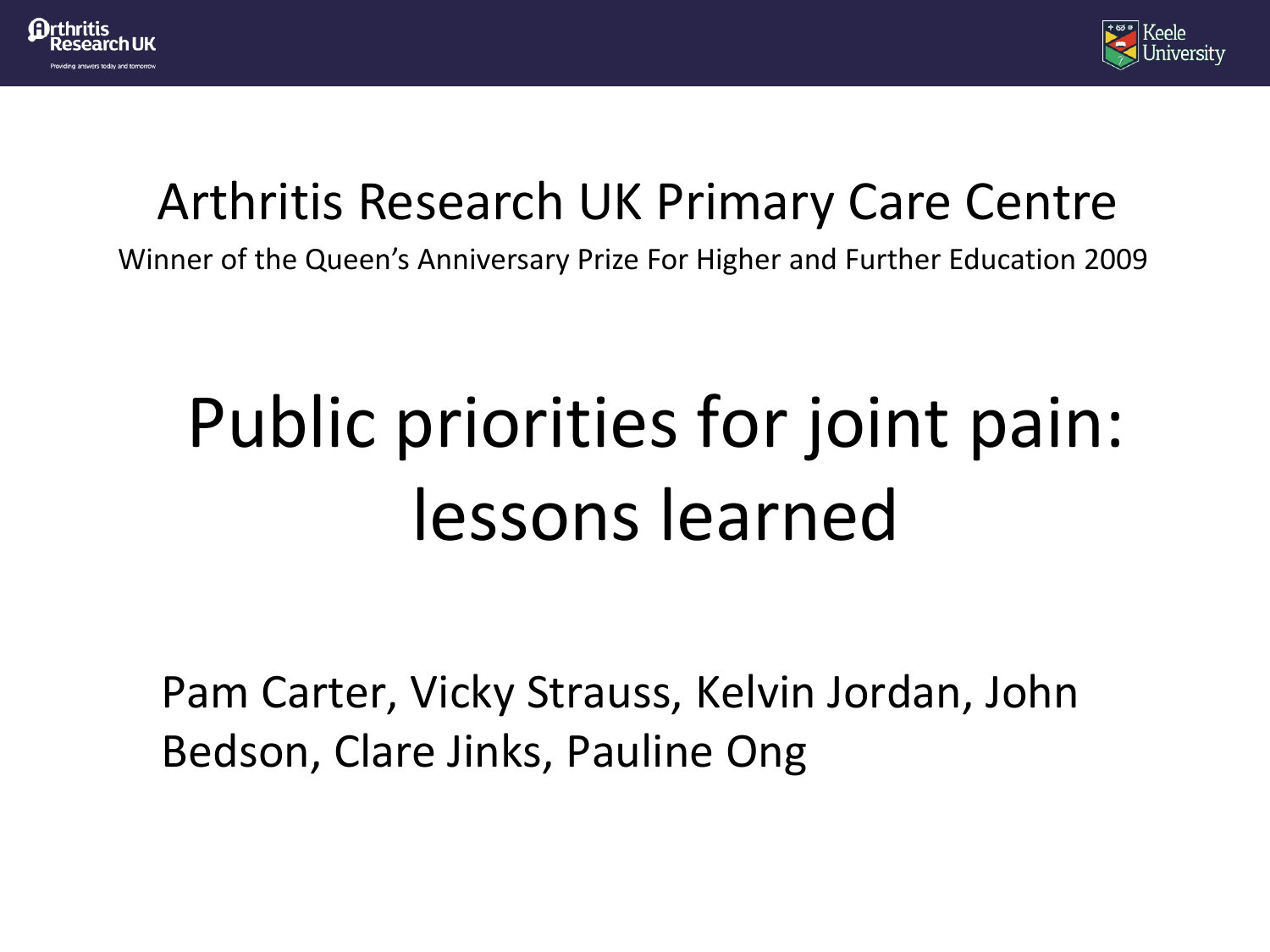

# Overview of presentation

- 1.Background & introduction
- 2.Survey of research priorities
	- design,
	- analysis
	- results
- 3.From consultation to action
- 4. Lessons learned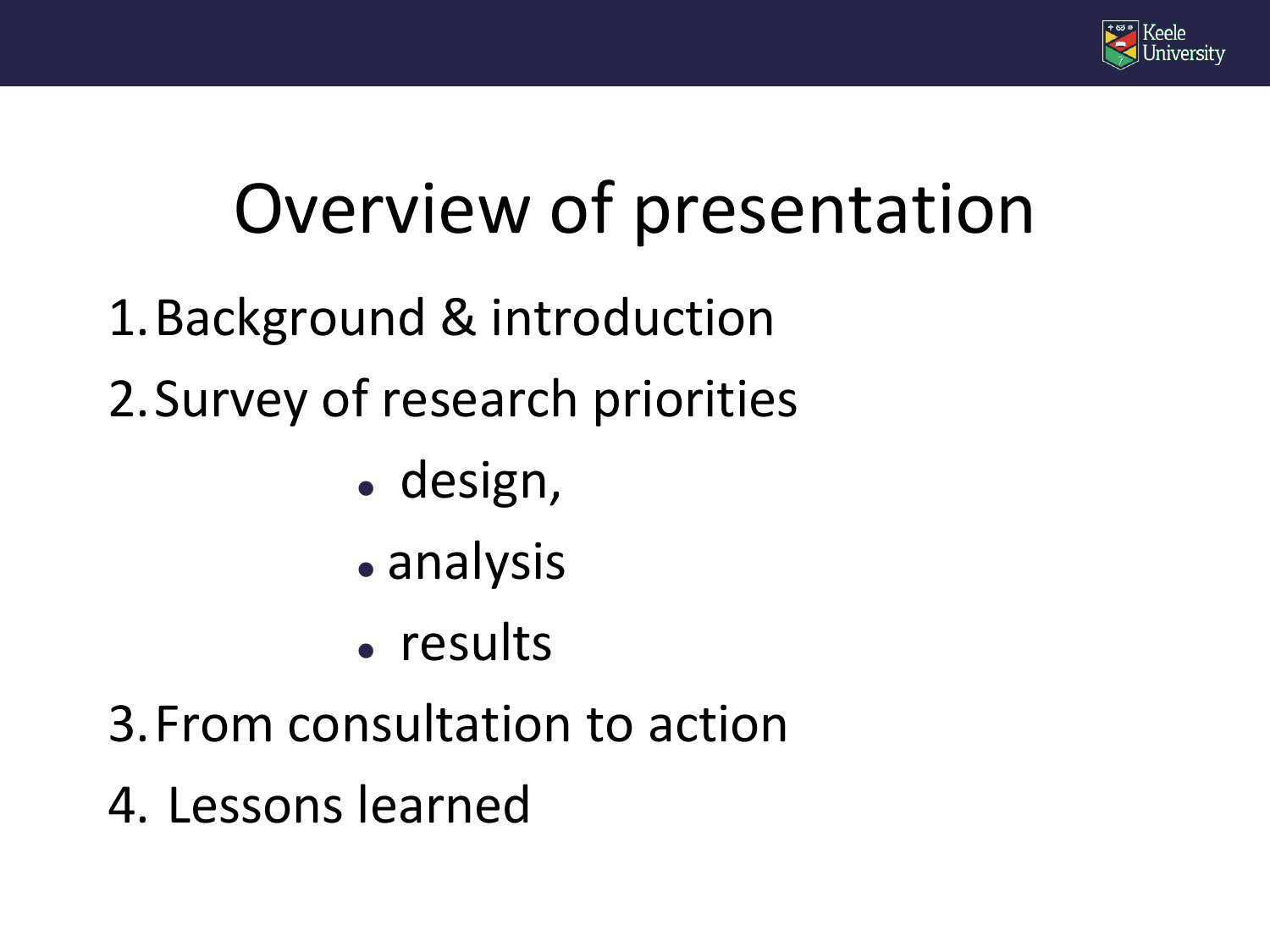

#### Publication in press

# **Public priorities for joint pain research: results from a general population survey.**

*Rheumatology* (forthcoming)

• Strauss VY, Carter, P, Ong BN, Bedson J, Jordan KP , Jinks C, in collaboration with the Arthritis Research UK Research Users' Group.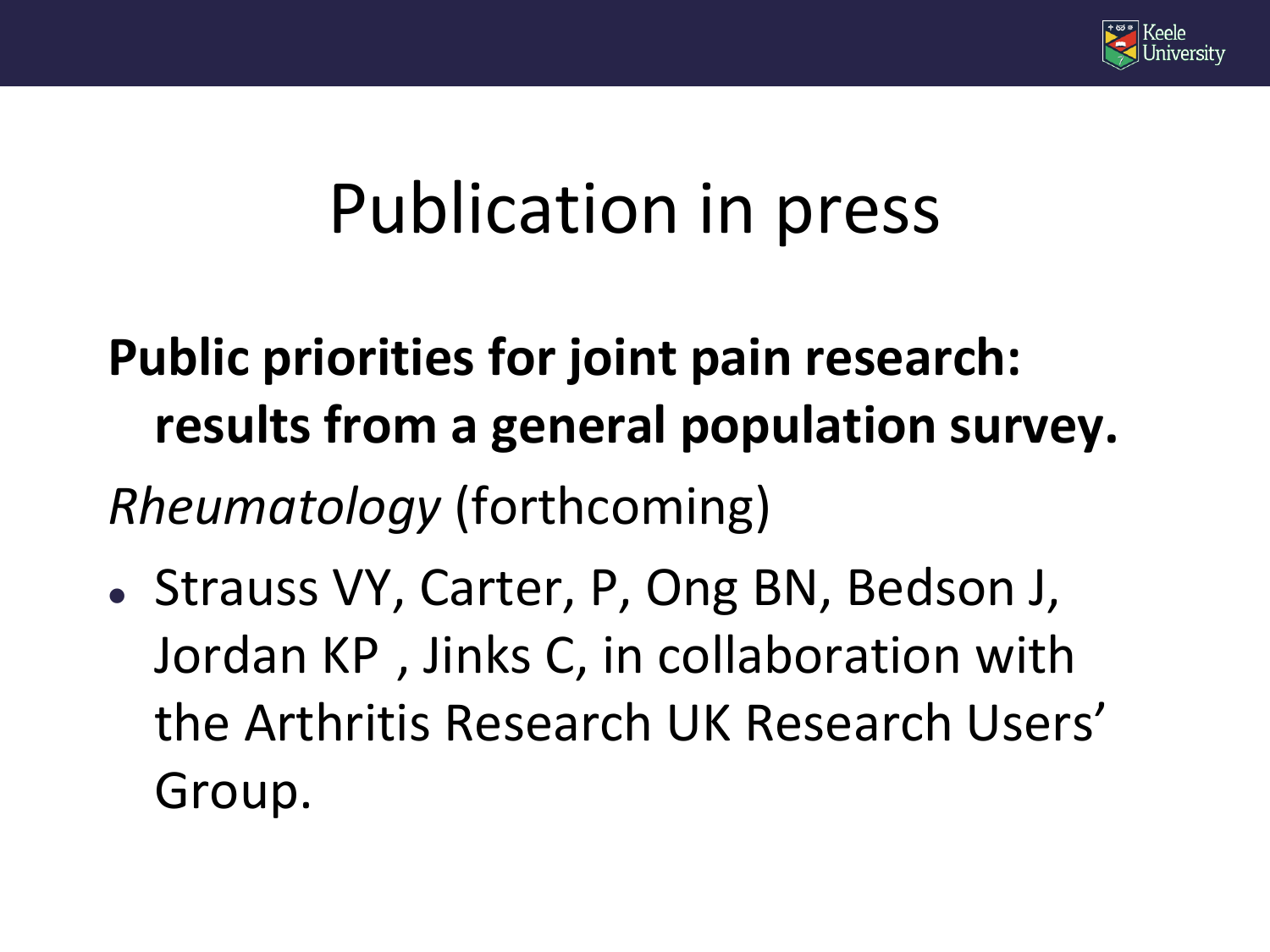

### Original study aims

- 1. Investigate the general public's view on priorities for joint pain research
- 2. Explore differences in priorities by patient characteristics
- 3. Work collaboratively with PPI (patient and public involvement) groups to identify a research question based upon priorities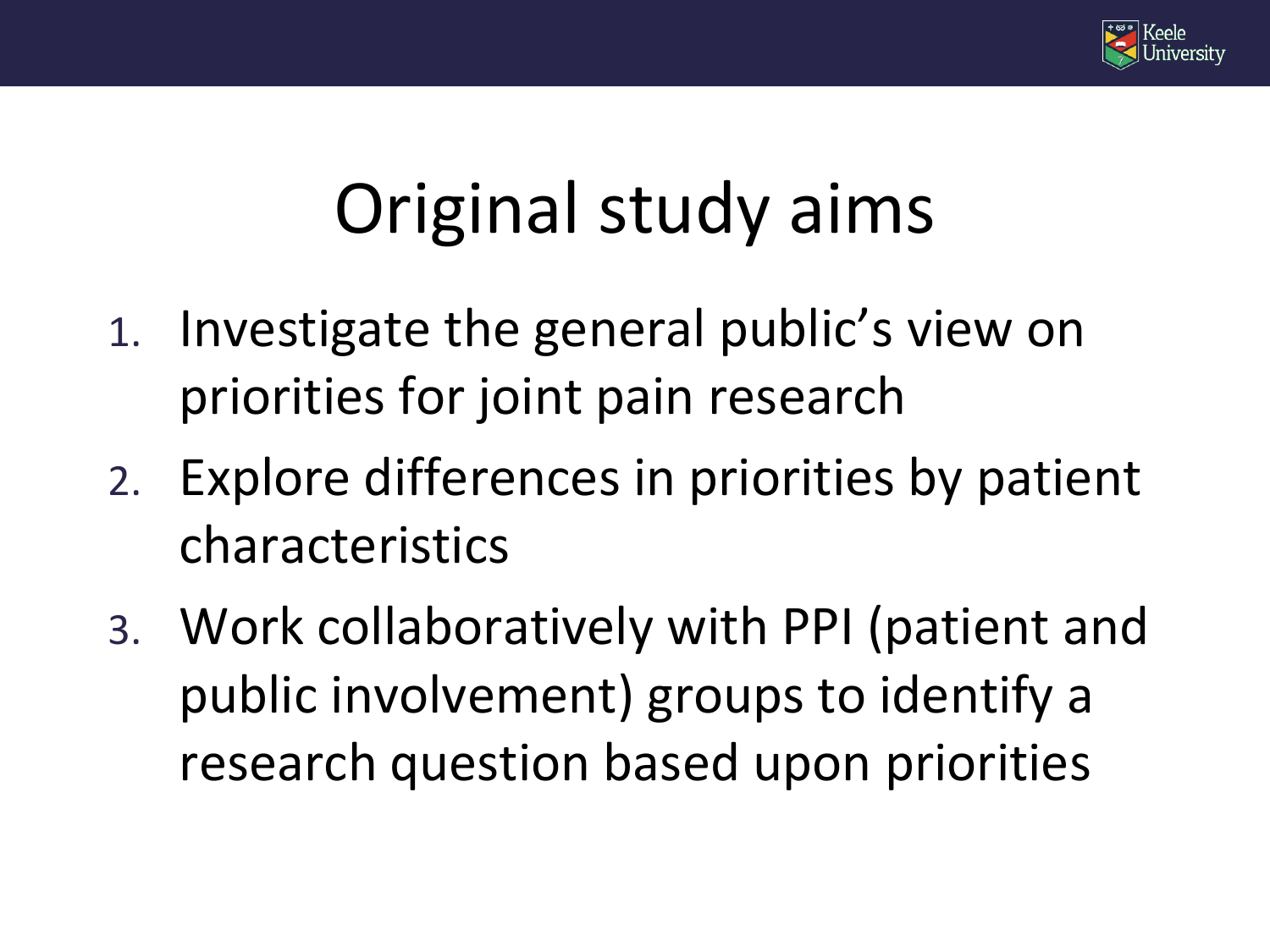

#### Cohort study

- North Staffordshire Osteoarthritis Project (NorStOP)
- General population based cohort survey of joint pain in all adults registered at 3 general practices aged 50 + at baseline.
- In 2008, a new research priorities question was embedded into the survey & mailed to participants who reported joint pain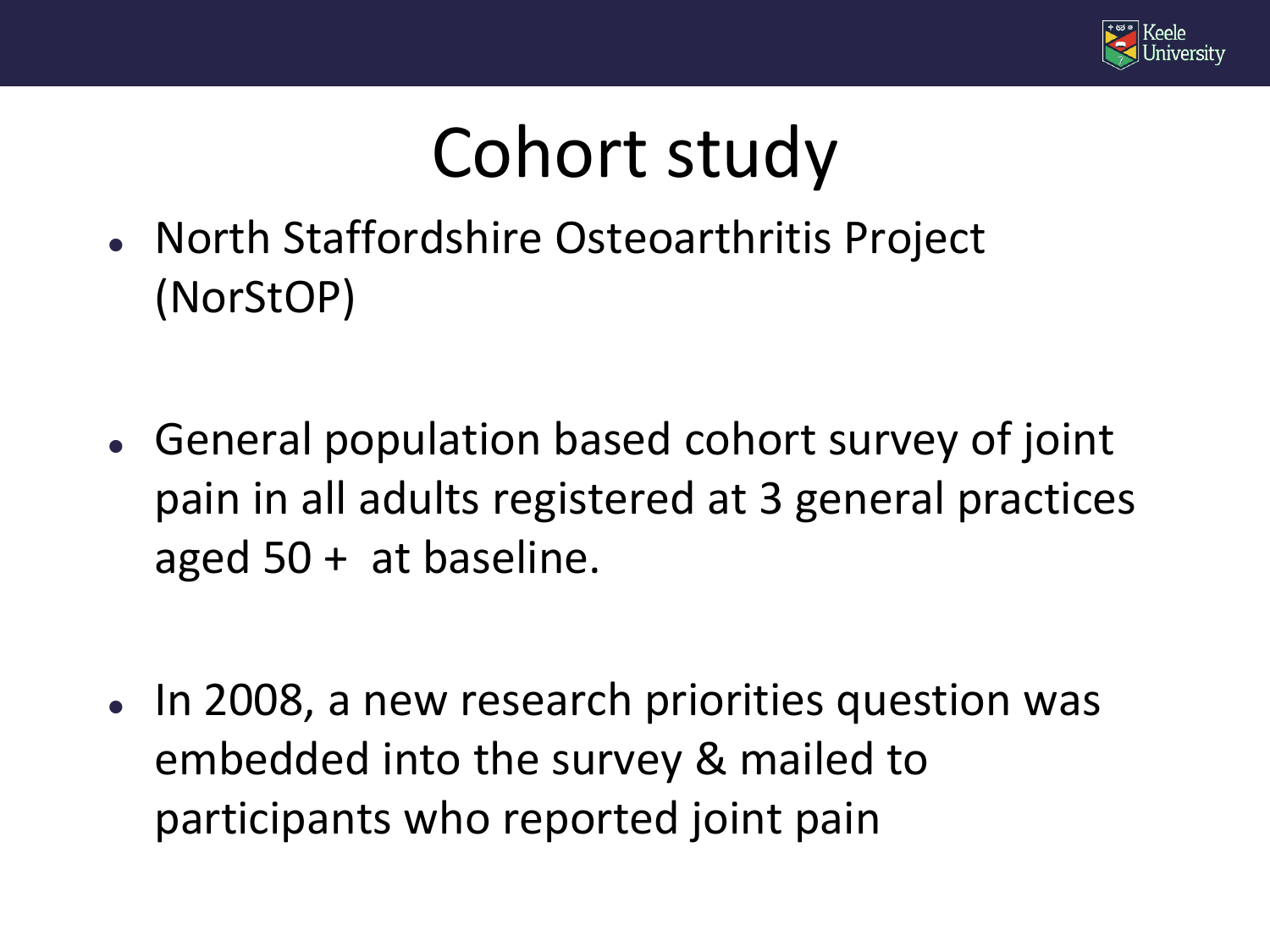

#### Designing the question

The new question was developed with Research Users' Group (RUG) at Keele

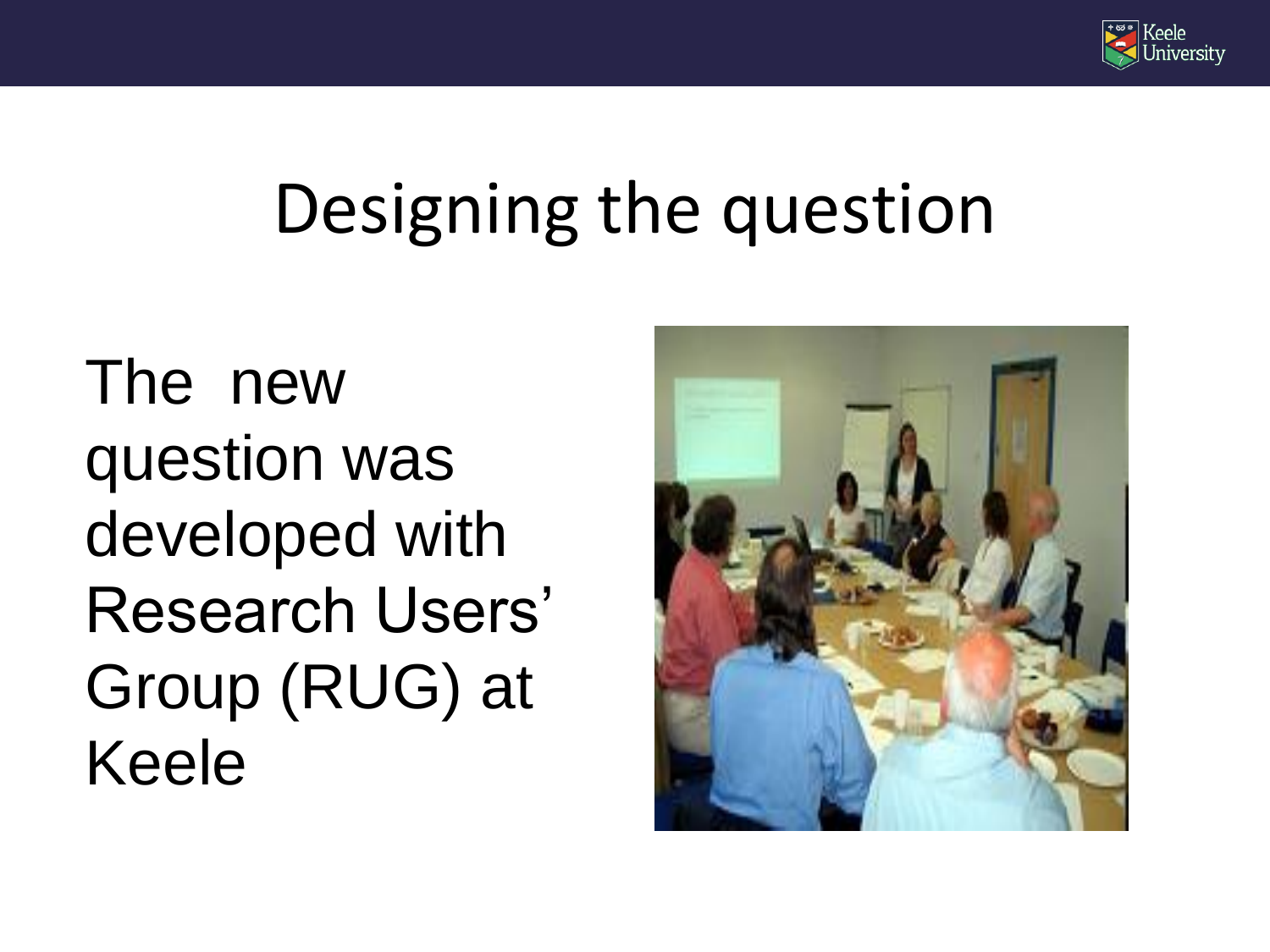

#### Tallon et al 2000

| <b>Topic</b>       | <b>Research</b><br><b>Evidence</b> | <b>Patient Preferences</b> |
|--------------------|------------------------------------|----------------------------|
| <b>Surgery</b>     | 26%                                | 36%                        |
| Education/Advice   | 3%                                 | 21%                        |
| Oral drugs/Tablets | 50%                                | 4%                         |

(Tallon D, Chard J and Dieppe P. "Relation between agendas of the research community and the research consumer". Lancet 2000; 355:2037-2040)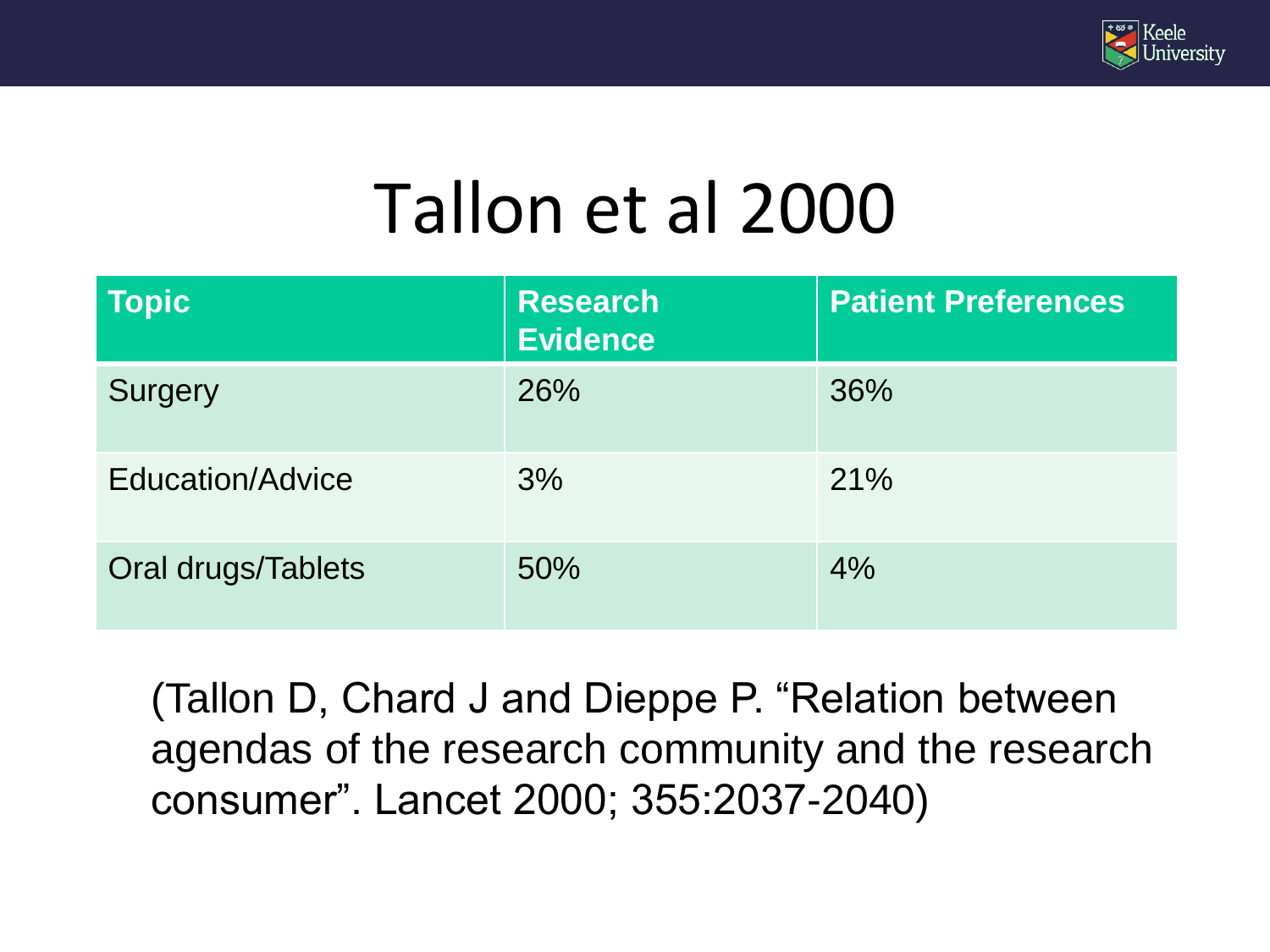

#### New question: Part one

| Topic                       | 1 <sup>st</sup> most<br>important | $2nd$ most<br>important | 3rd most<br>important |
|-----------------------------|-----------------------------------|-------------------------|-----------------------|
| Injections in the joint     |                                   |                         |                       |
| Reduced swelling            |                                   |                         |                       |
| <b>Tablets</b>              |                                   |                         |                       |
| Diet / weight loss          |                                   |                         |                       |
| Complementary therapy       |                                   |                         |                       |
| Keeping active              |                                   |                         |                       |
| Aids and adaptations        |                                   |                         |                       |
| Joint replacement           |                                   |                         |                       |
| Counselling                 |                                   |                         |                       |
| Removal of fluid/debris     |                                   |                         |                       |
| Improved mobility           |                                   |                         |                       |
| <b>Education and advice</b> |                                   |                         |                       |
| Physical therapy            |                                   |                         |                       |

**(Please check that you have only crossed 3 boxes)**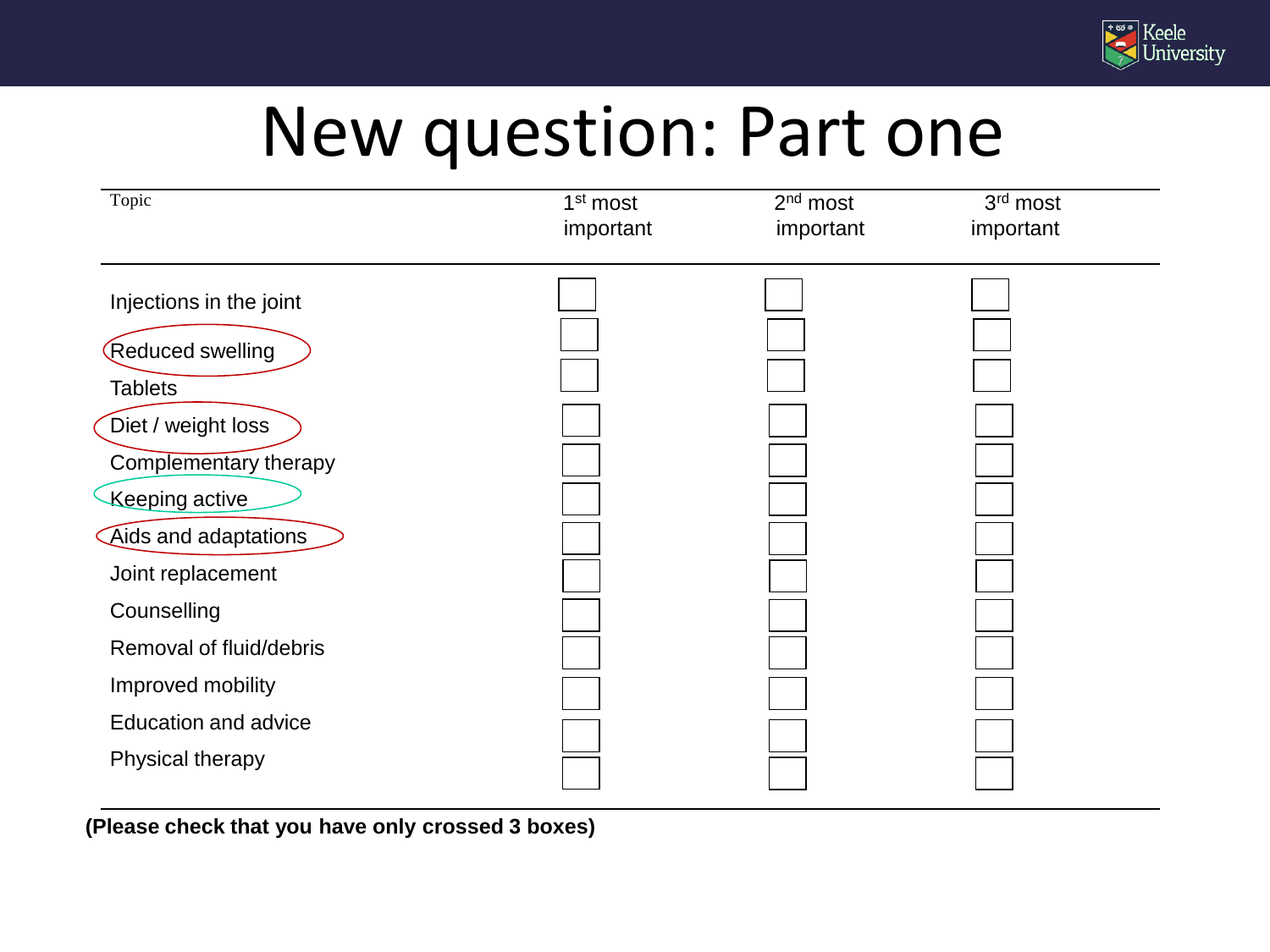

#### Open question

Other (Please write below topics not listed above that you think should be a priority for joint pain research)

…………………………………………………………………

…………………………………………………………………

…………………………………………………………………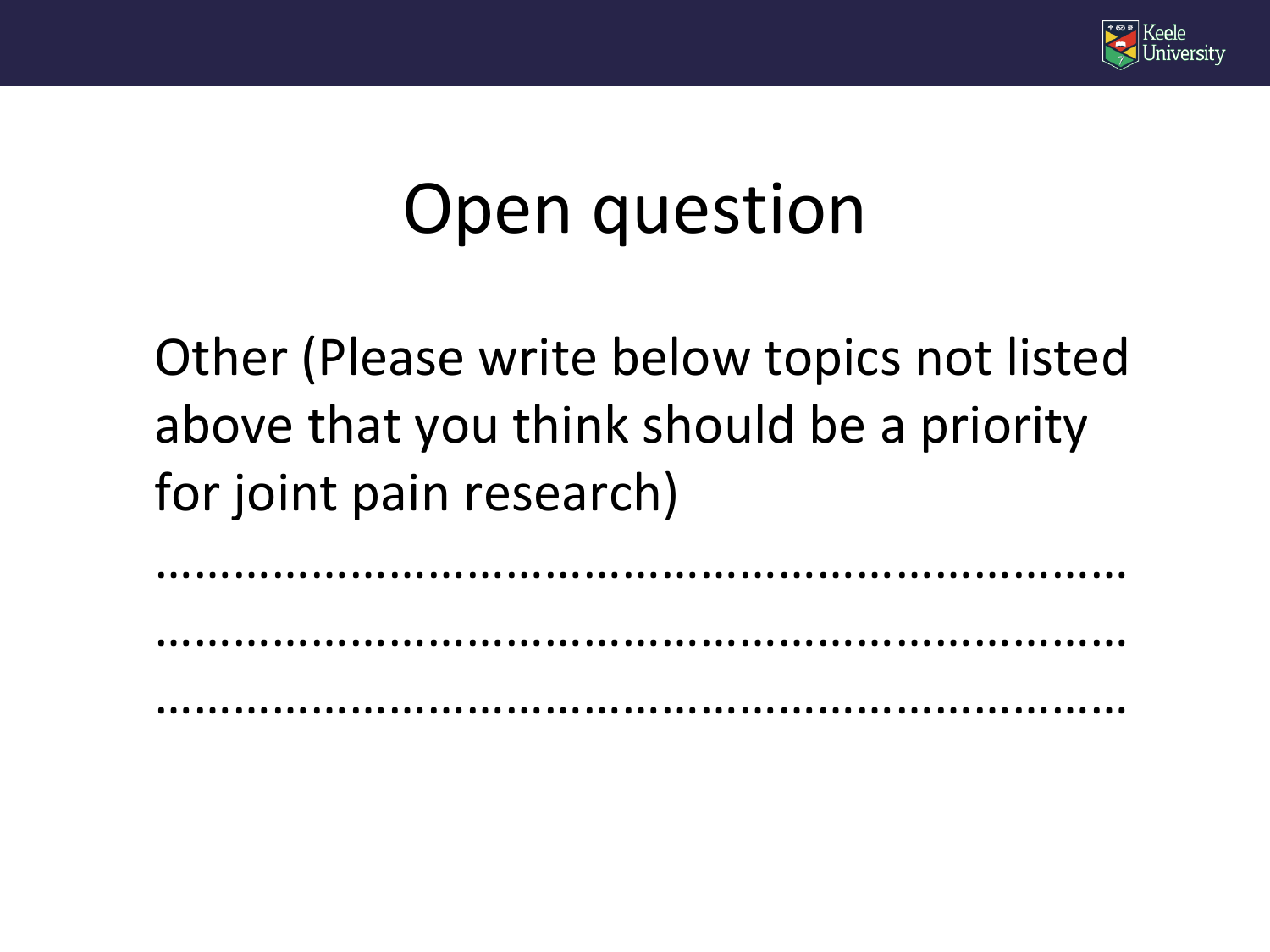

#### Results of closed question

• 1756 people responded to the joint pain survey (88%)

 Of these, 1396 (79%) gave a top priority for research and 1356 (77%) gave three priorities for research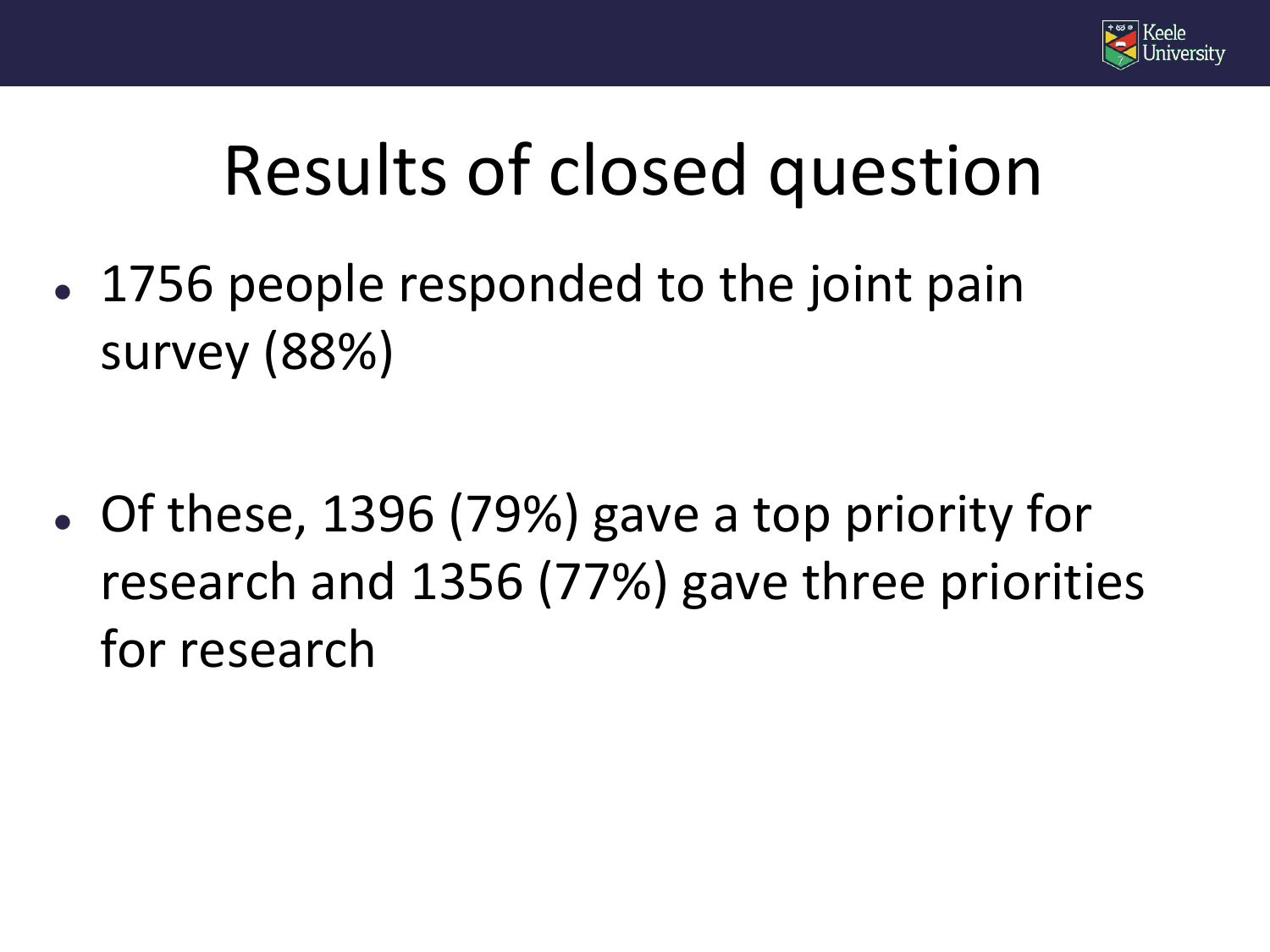

### First priority for research (n=1396)



**Percent of survey responders**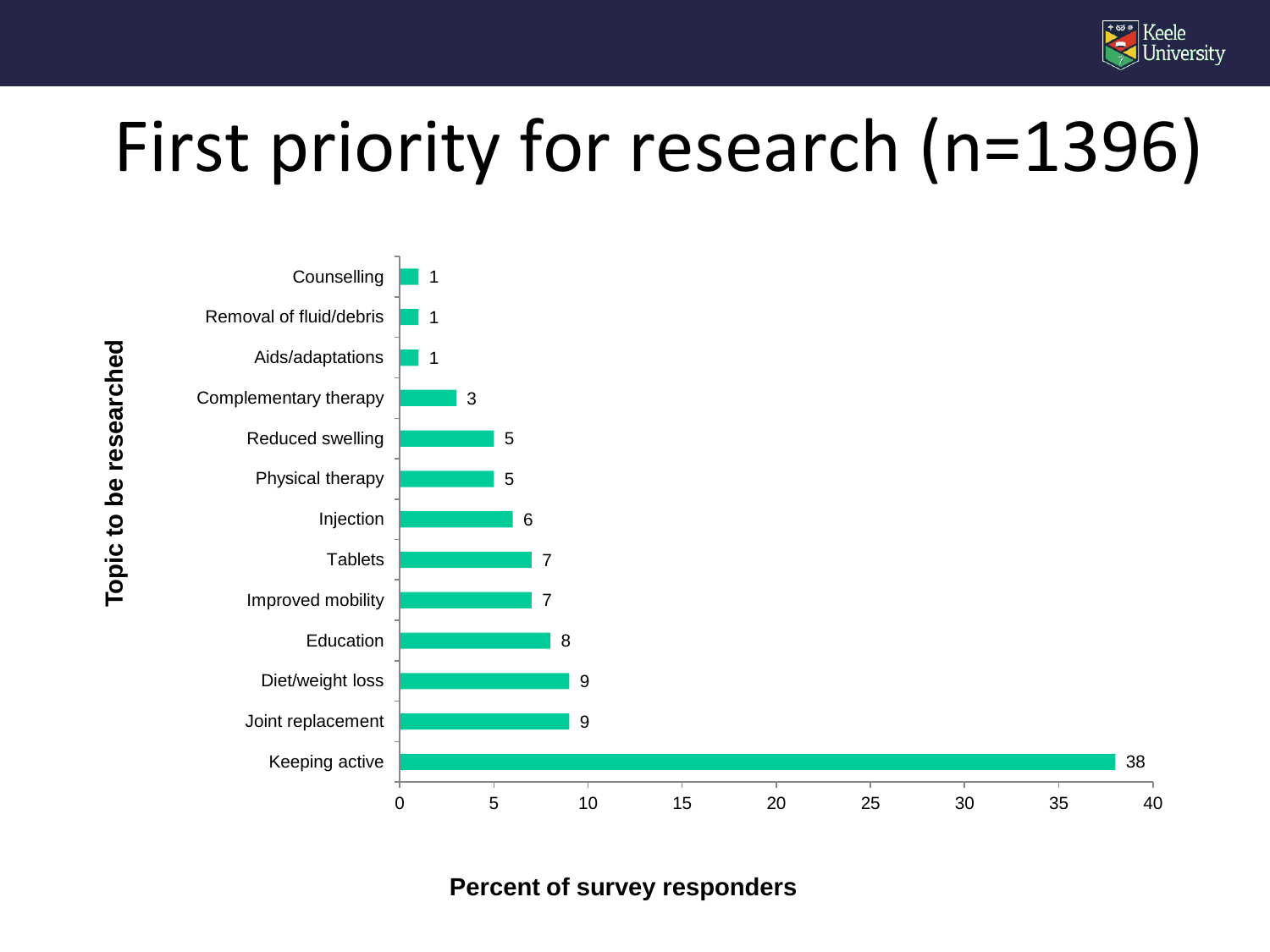

# 3 Priorities for research (n=1356)

- 62% preferred lifestyle/self-management topics
- 38% preferred medical intervention topics
- Respondents who selected medical intervention topics were more likely to
	- $-$  be older than 65
	- have foot problems
	- $-$  have hip problems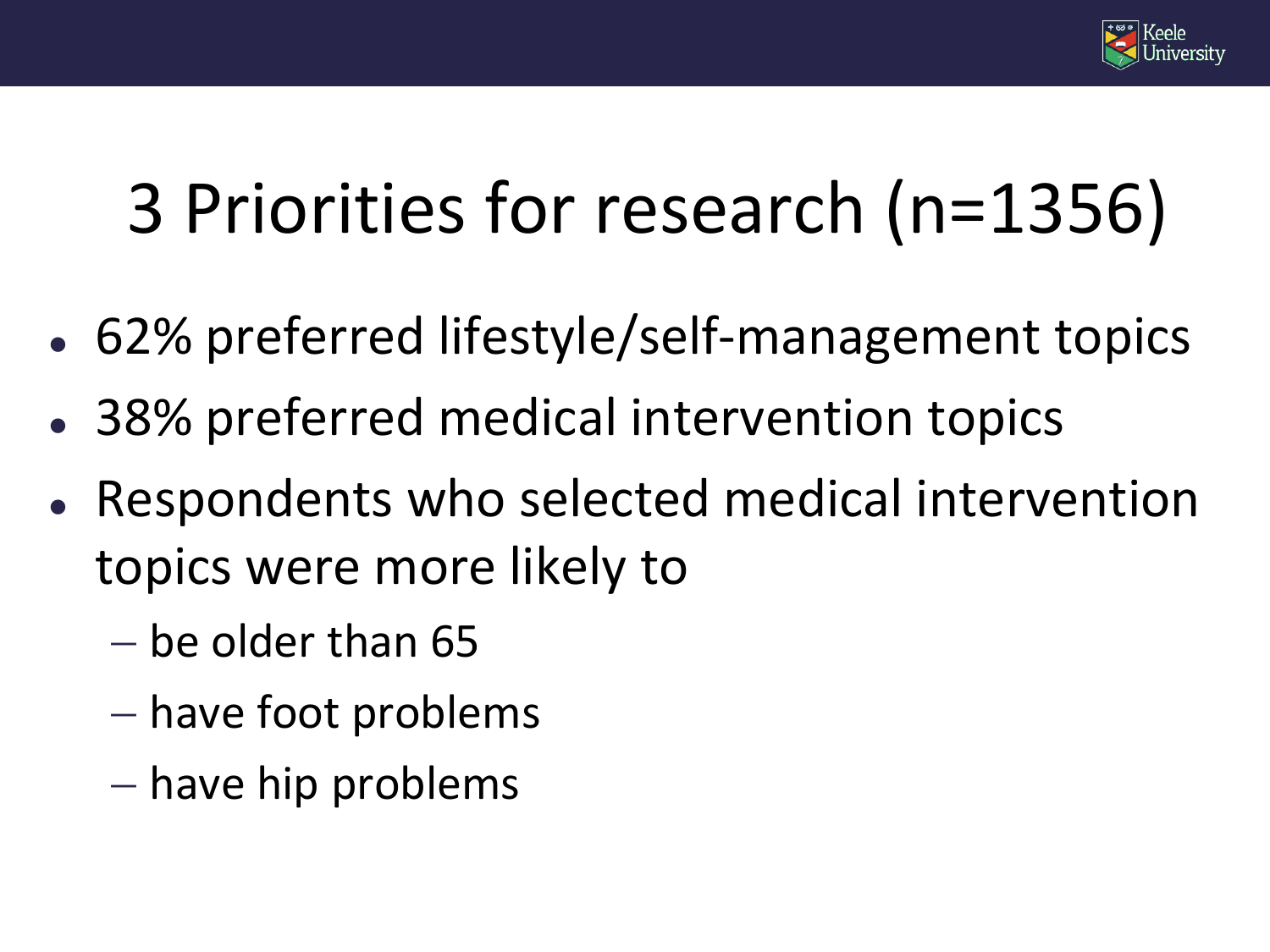

#### 382 free text responses

Average number of words = **6**

4 people wrote over **100** words

Longest response = **209** words

• Some people indicated "no preference", "don't know" or "not qualified to say".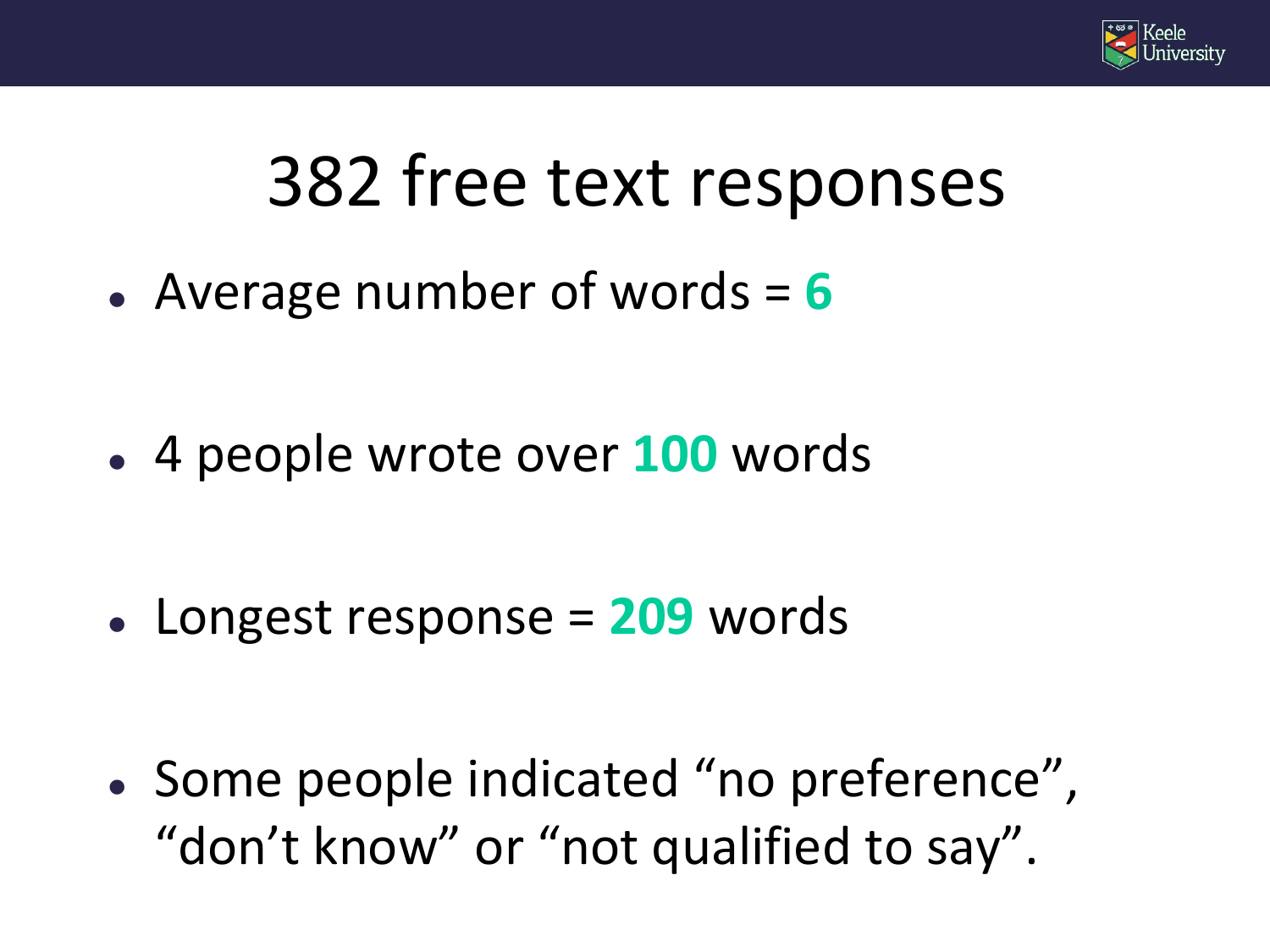

#### Free text results

- 23 people indicated no preference, nothing to add or don't know.
- 117 responses mapped onto tick box categories
- 5 people indicated not qualified to say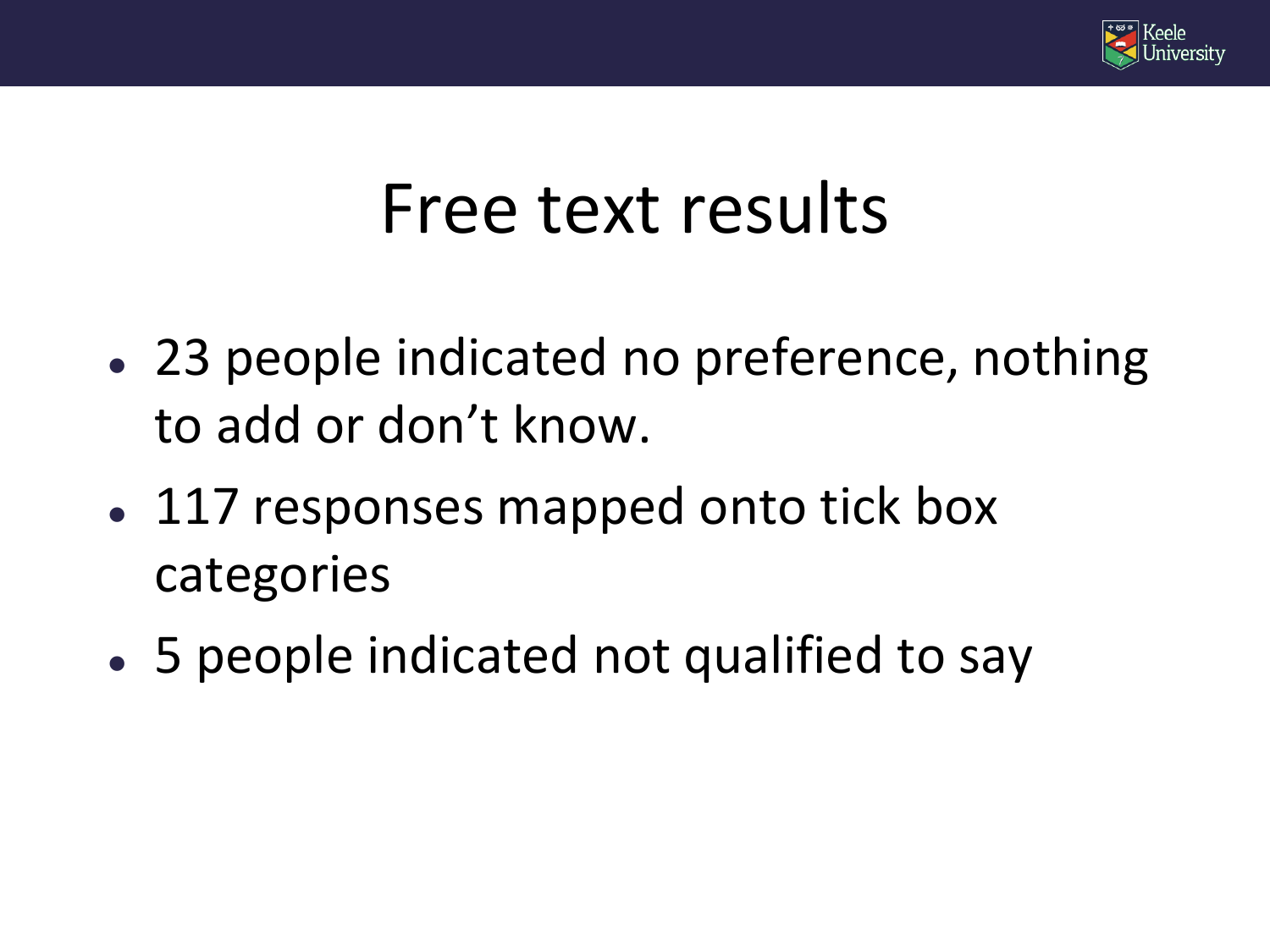

#### 5 responses were questions

- 1. "The causes? Does certain instance of air conditioning aggravate joint pain?"
- 2. "Perhaps injections to cushion the foot pads could be researched?"
- 3. "Do blood pressure tablets contribute to joint pain?"
- 4. "More research should be done on what effect diabetes has on joint pain"
- 5. "Would the Alexander technique on the NHS prevent joint problems for most people?"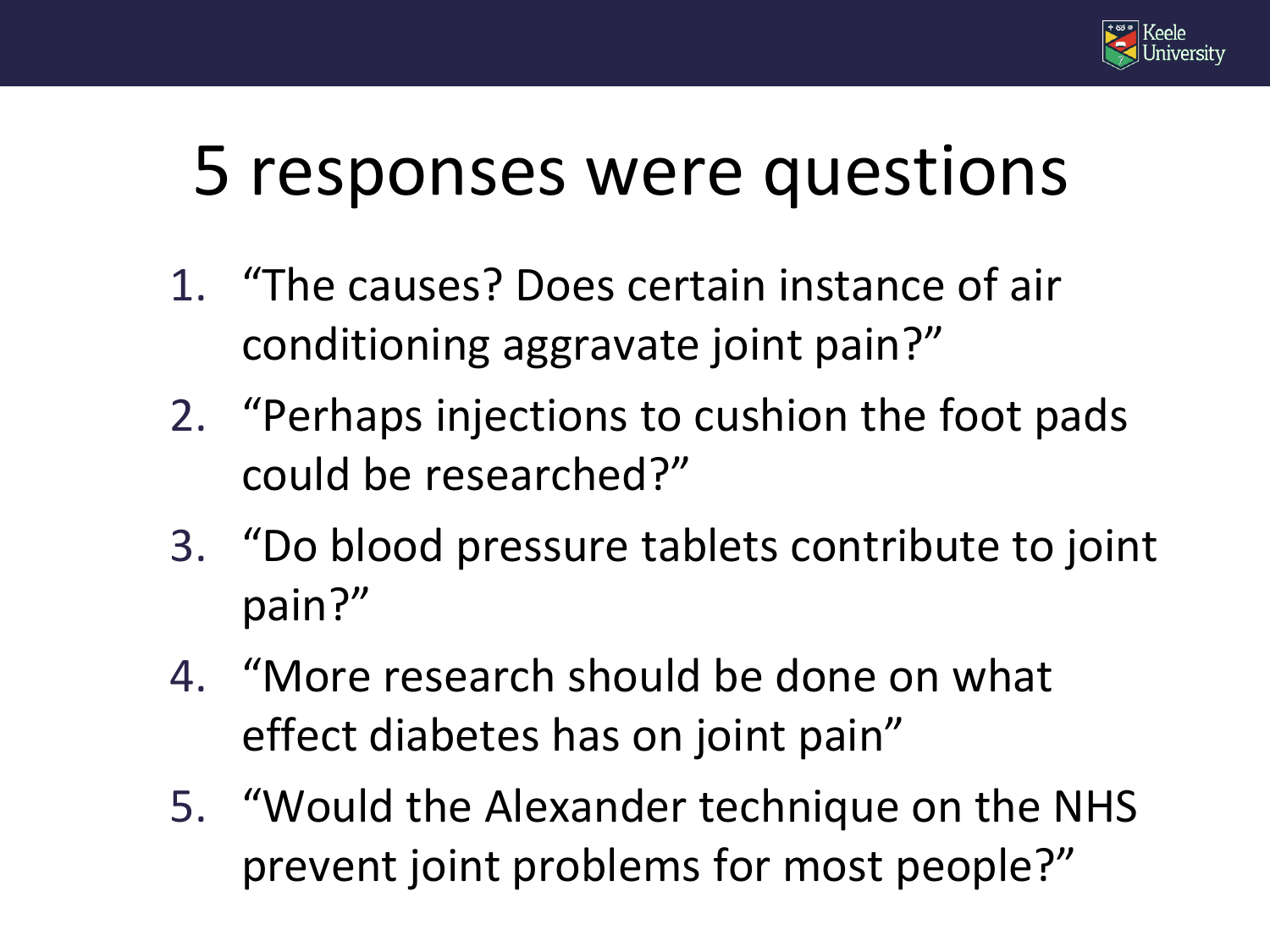

#### Narrative responses eg 1

 "please note: I have had an operation on the 28th dec 2007 on my right big toe, a piece of cartlidge take from my r knee and harvested into my big toe, op was a success but r knee is still sore because of trapped nerve."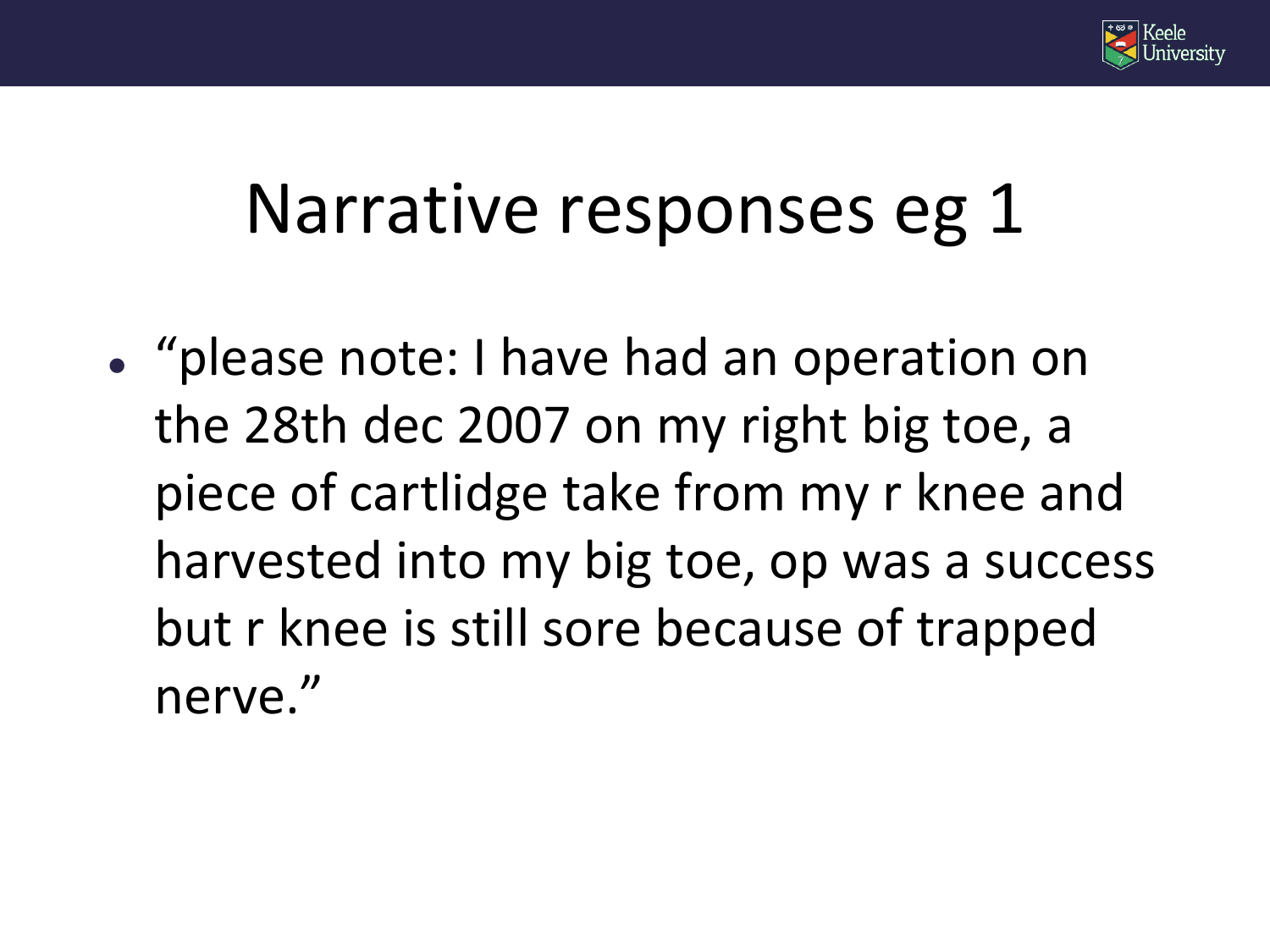

#### Narrative responses eg 2

All the doctors say poor circulation and give me paracetamol. The pain is so bad I go back to bed and the pain makes me tired. I have just stopped smoking, this is the 6th day without one.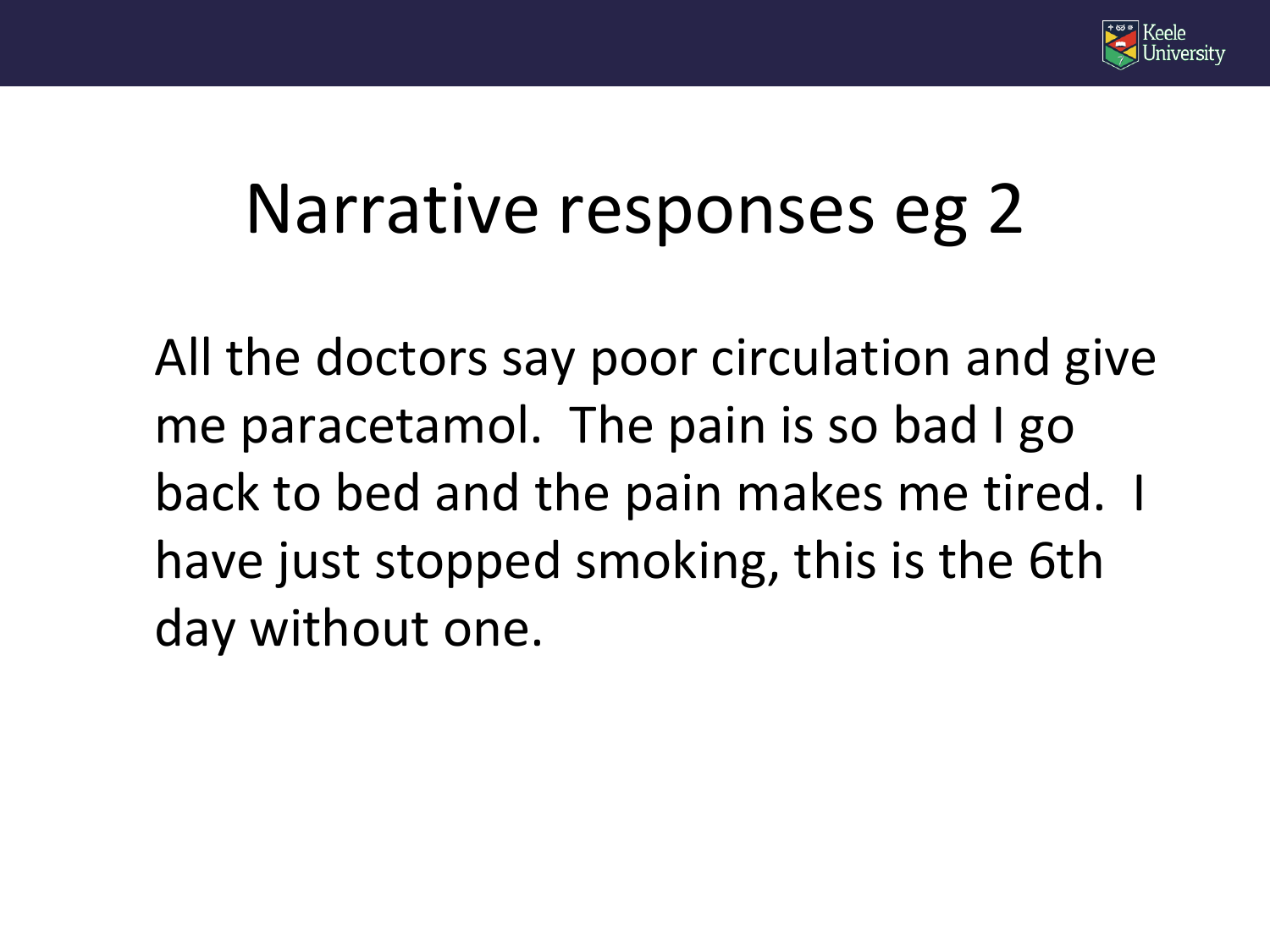

### Lay knowledge

- Thailand 3 years ago I had a Thai massage which rid me of long standing neck pain still free of it best treatment I ever had
- Heat hot baths hot water bottle. Vitamin E without gelatine. Natural remedy - cabbage leaves made as a poltice at bed time only. This is definitely a cure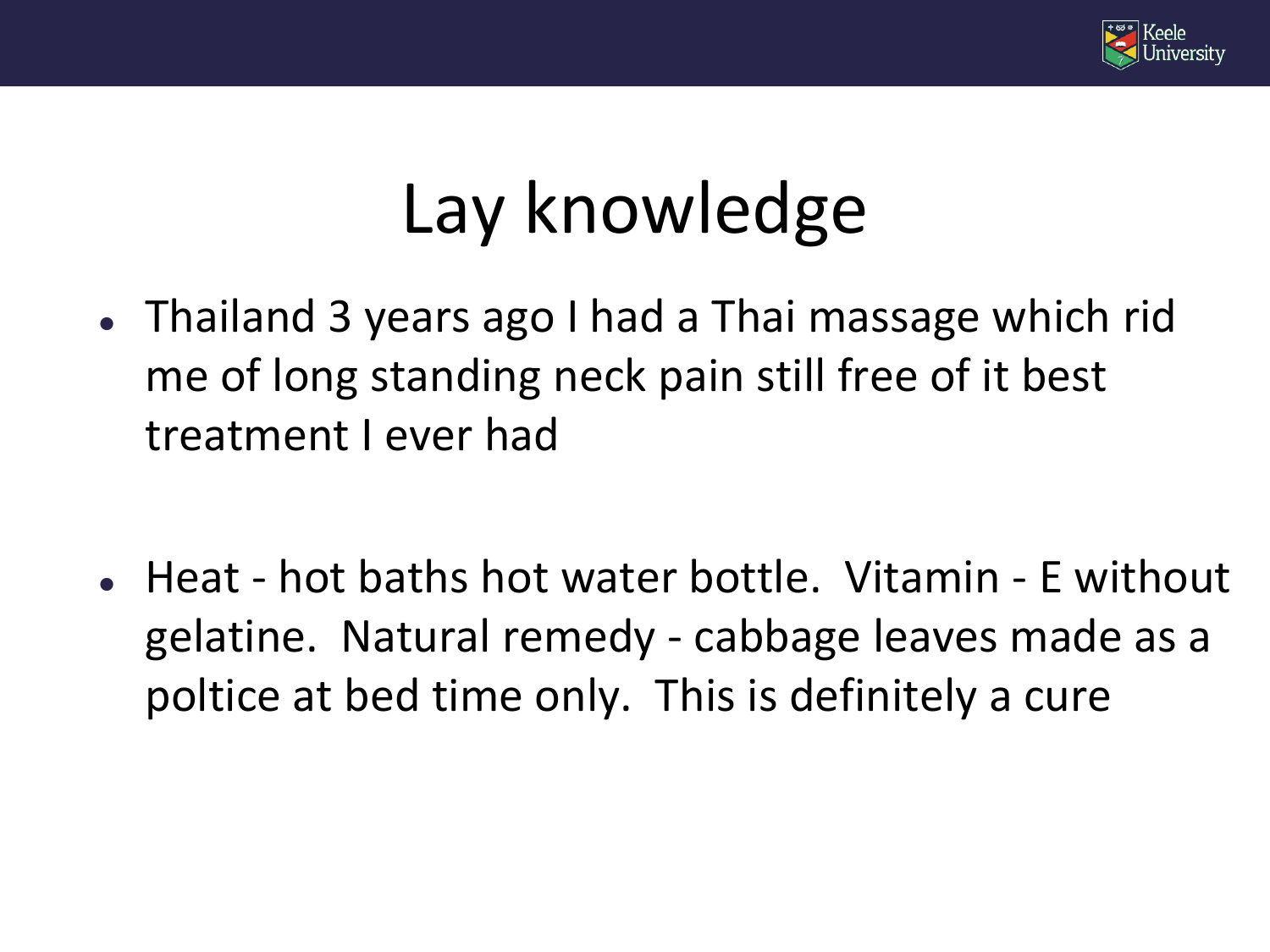

#### Unable to contribute

- I found this difficult to answer as I don't understand your definition of research in this context
- I don't really know enough about these things to comment on them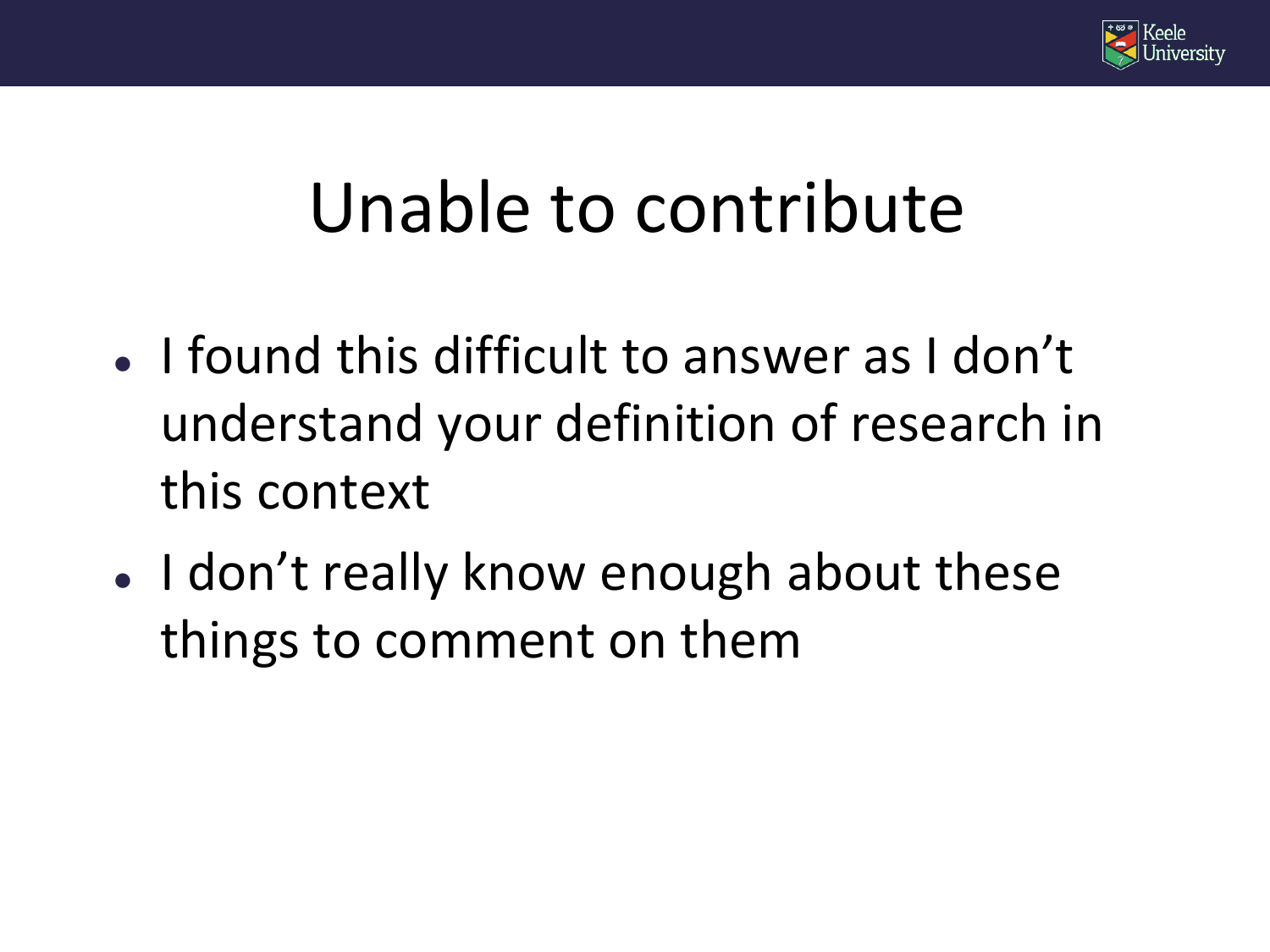

#### "Scientific research"

- "Most of my life I have been a despatch manager. Would you like to know how to get a 40ft container to America instead? Sorry."
- "I would not presume to offer an opinion on a field of scientific research of which I have no expert knowledge."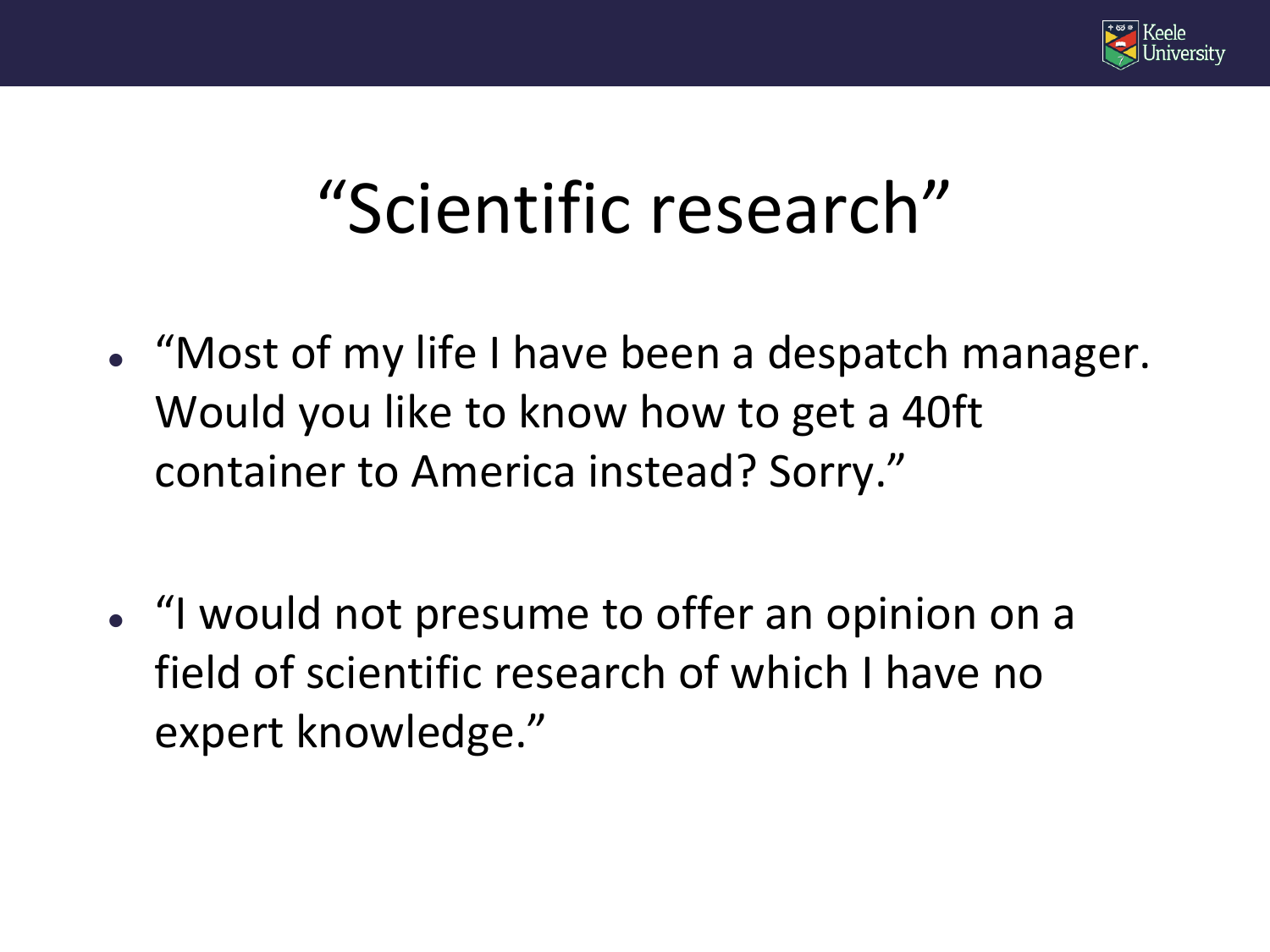

#### Medical interpretation :

- Aetiology
- Diagnosis
- Pain management

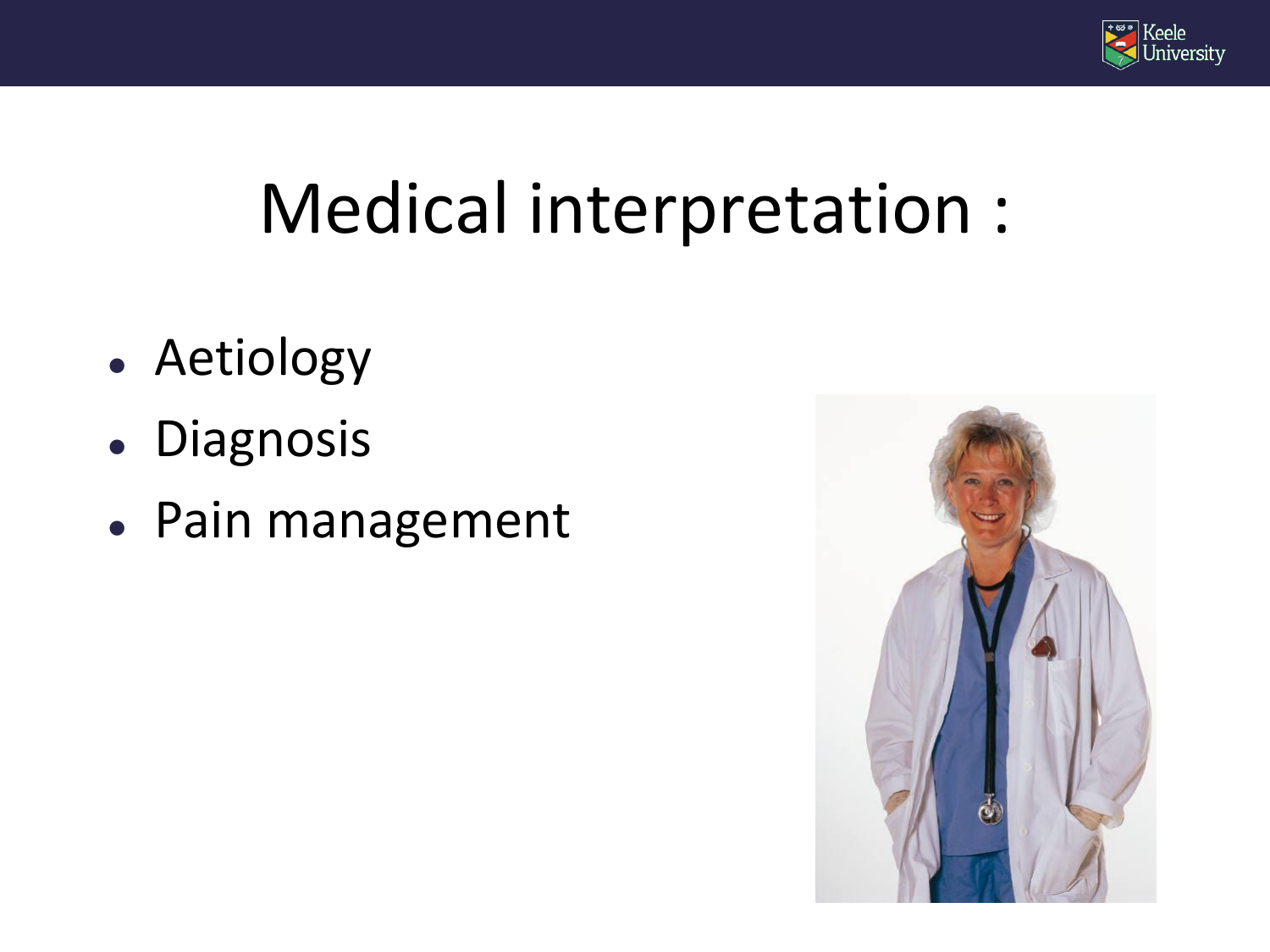

#### From consultation to action

• Risk of "consultation fatigue" or "dialogue of the deaf"

Facilitation skills needed

- Currently collaborating with research users
	- PRIMER Manchester University
	- RUG Keele University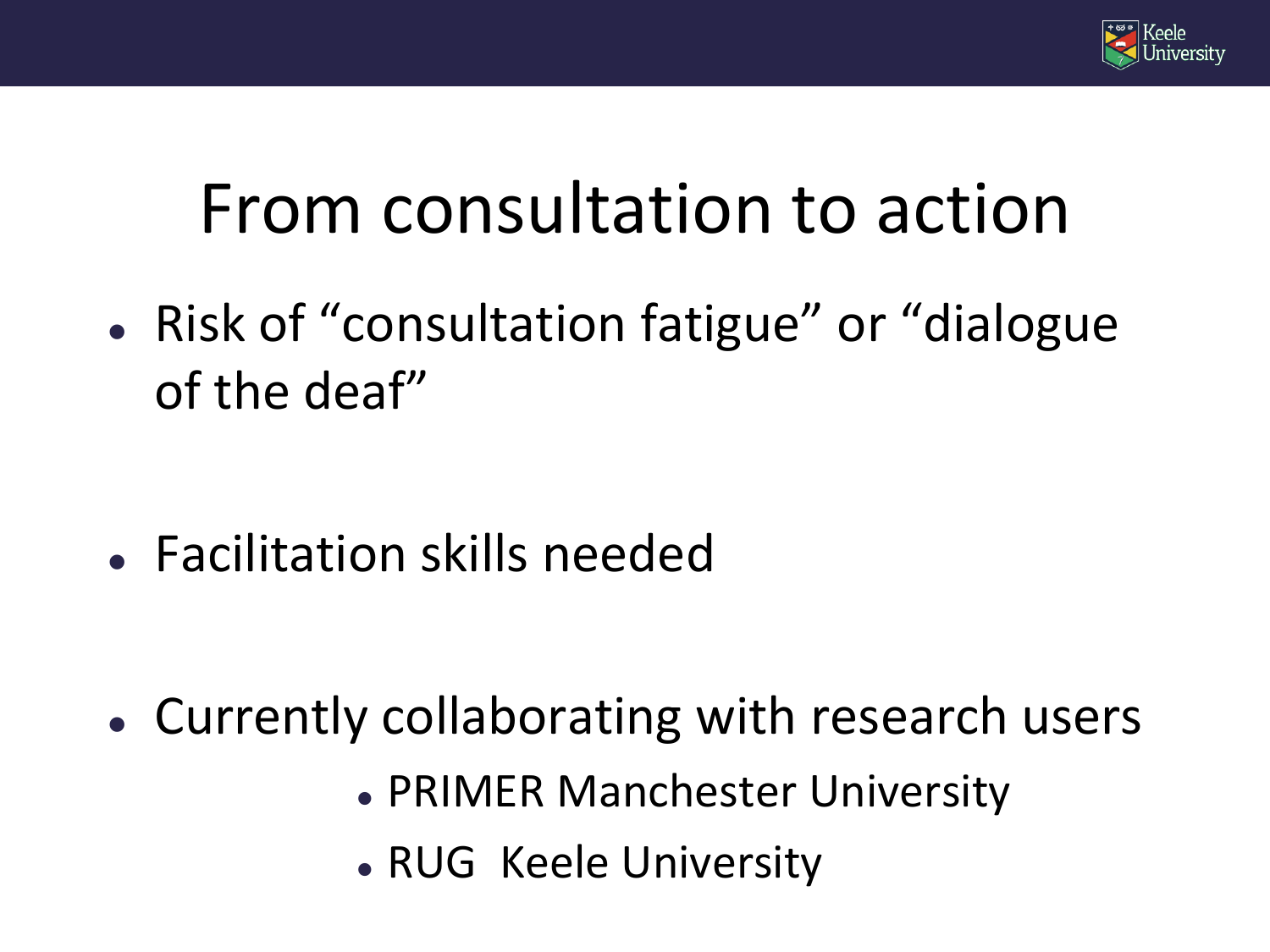

#### Keele RUG workshop

- Specific exercises (swimming, gym, Tai chi)
- Keeping active in daily life : walking, dog walking, cleaning, doing chores, keeping occupied, gardening, working, going up and down stairs

• Three dimensions (bio-psycho-social)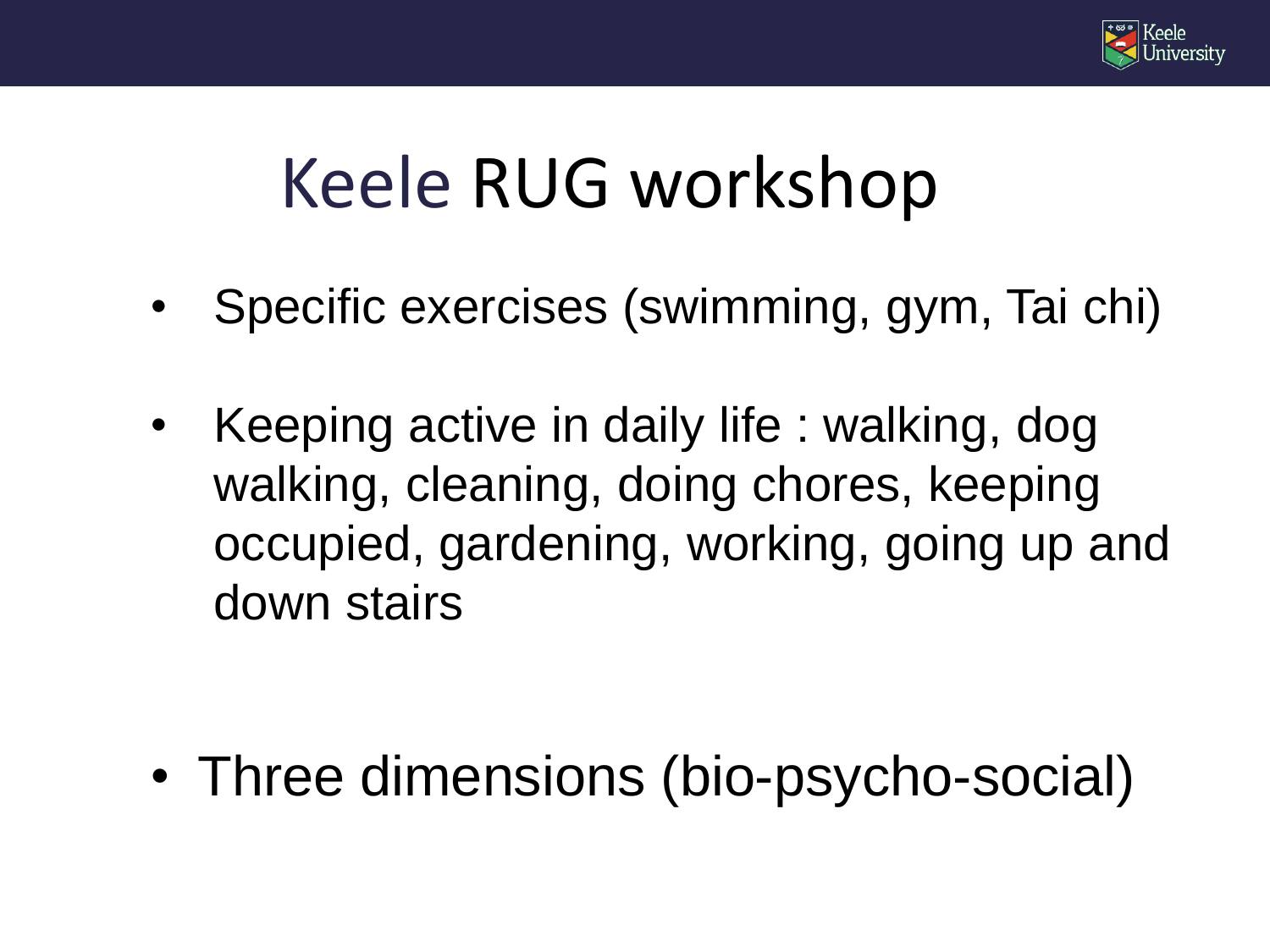

### Discussion at RUG workshop

Walking is one of the best ways of keeping active:

- Not age specific
- Cheap
- Get fresh air / look at nature
- Most important is the social side of walking.

Walking in groups is more enjoyable than walking alone Walking study currently being developed by researchers in our centre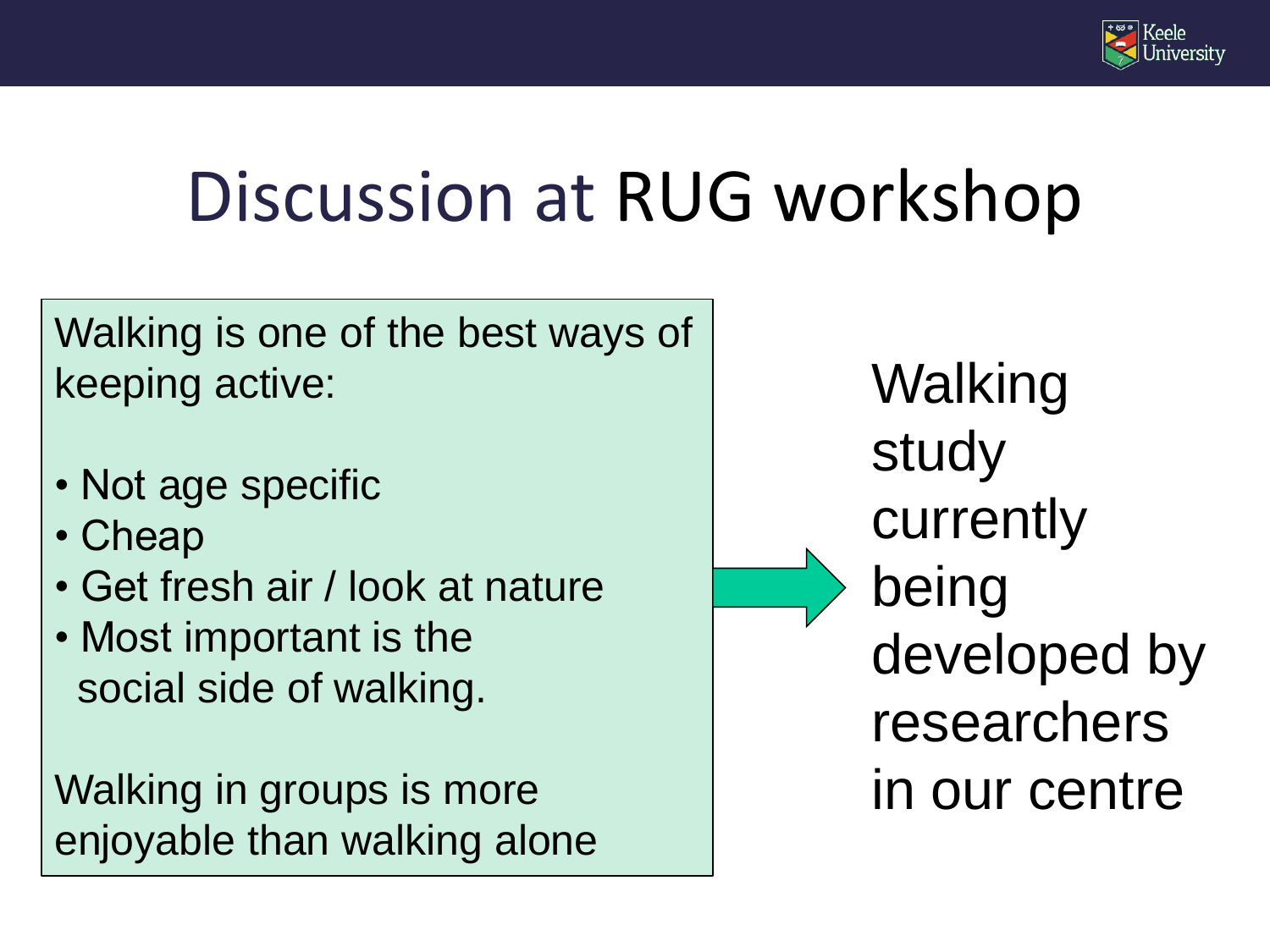

#### Options for collaboration



• Walking trial • Pain in older people project

Develop new study

• Back to the evidence base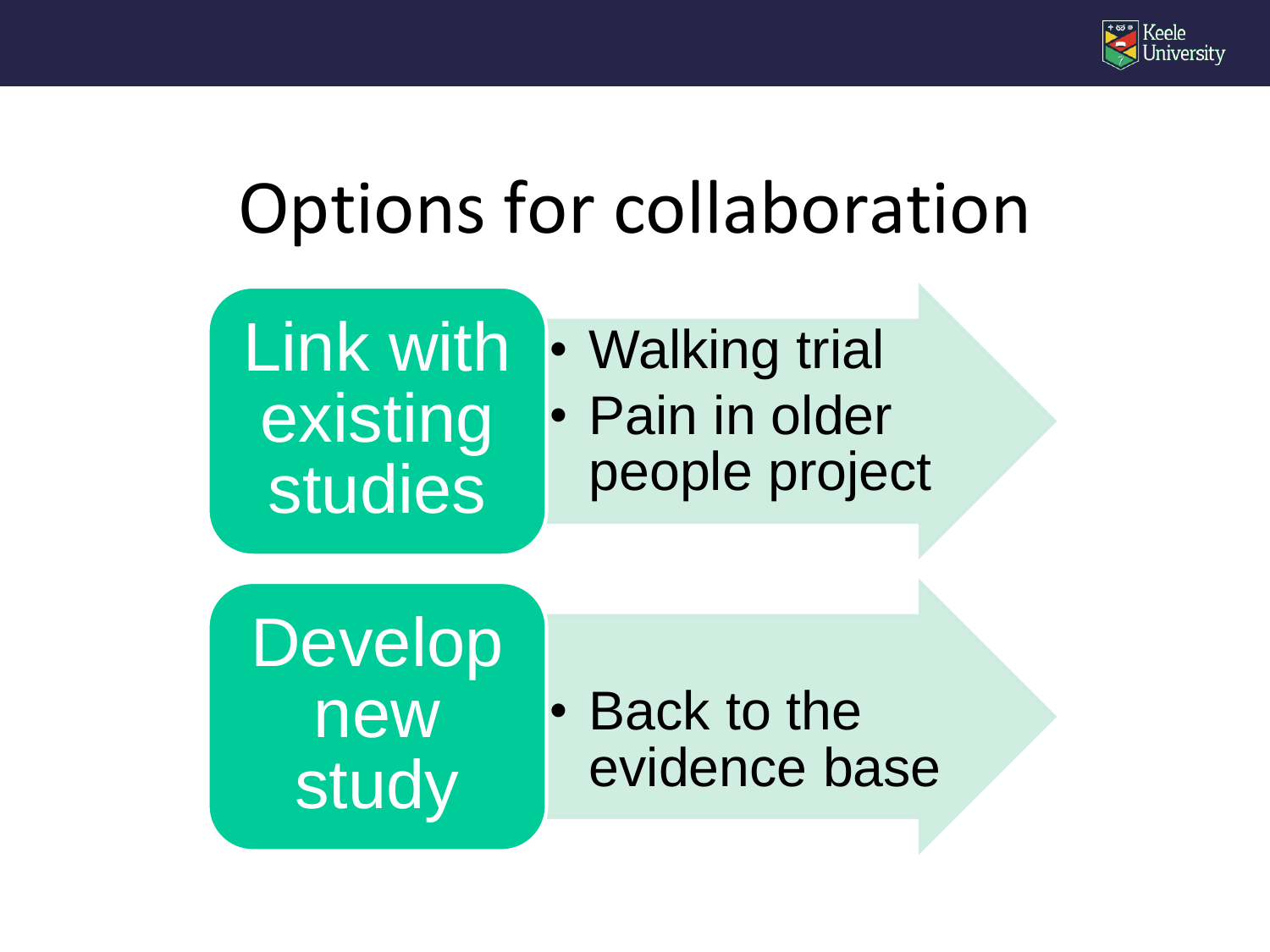

#### Towards an action plan

- 8 months to develop a funding application
- Scoping exercise for further systematic review
- Link to interests of Research Users, ARUK Centre strategy, capacity of project team.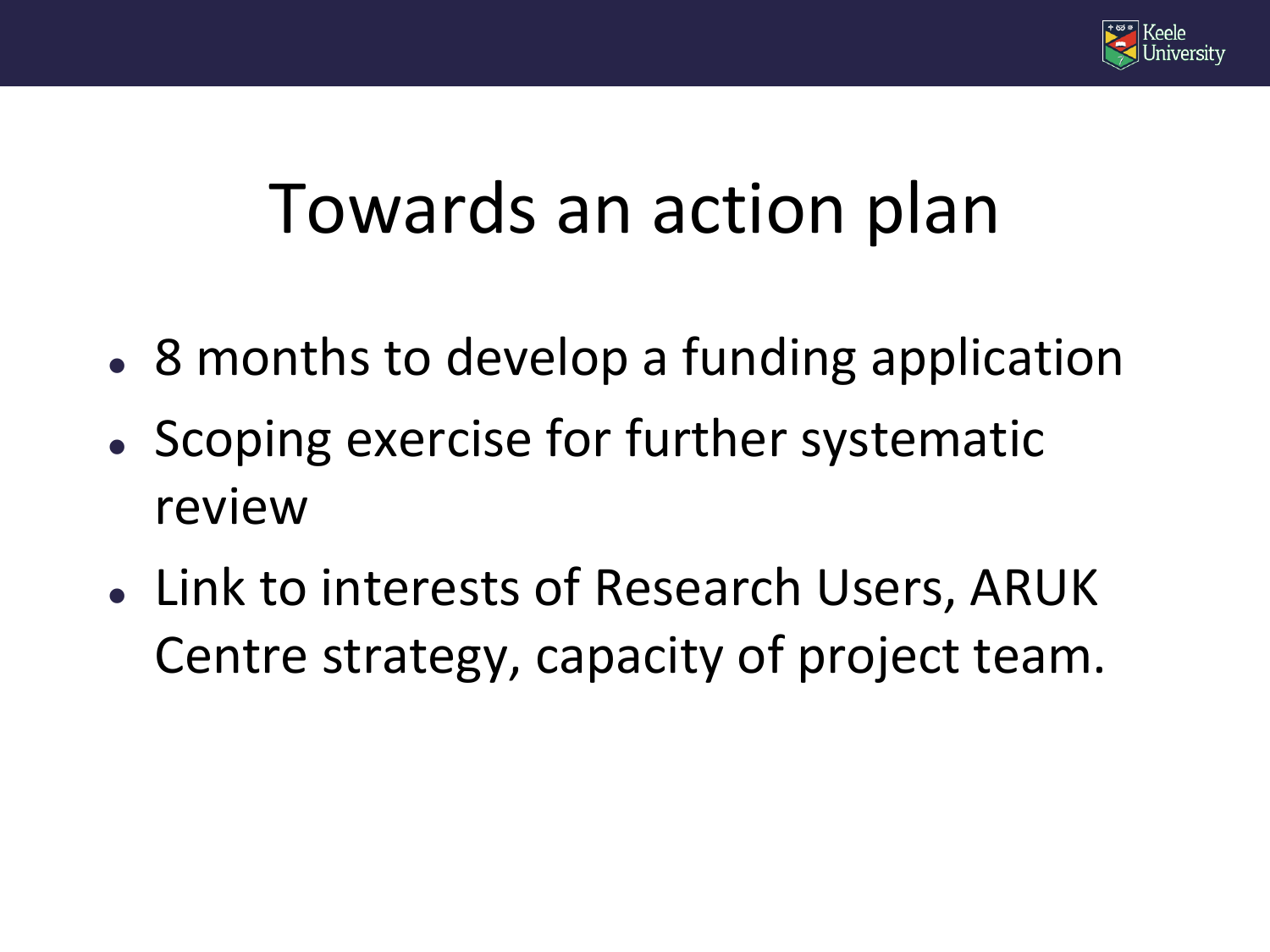

#### Lessons learned (a)

- $_{1.}$  Voice & choice combining methods for dialogue & decision making
- 2. Public or public(s)
- 3. Utilitarian logic v. equity considerations
- 4. Top-down, bottom-up, "mesogenic"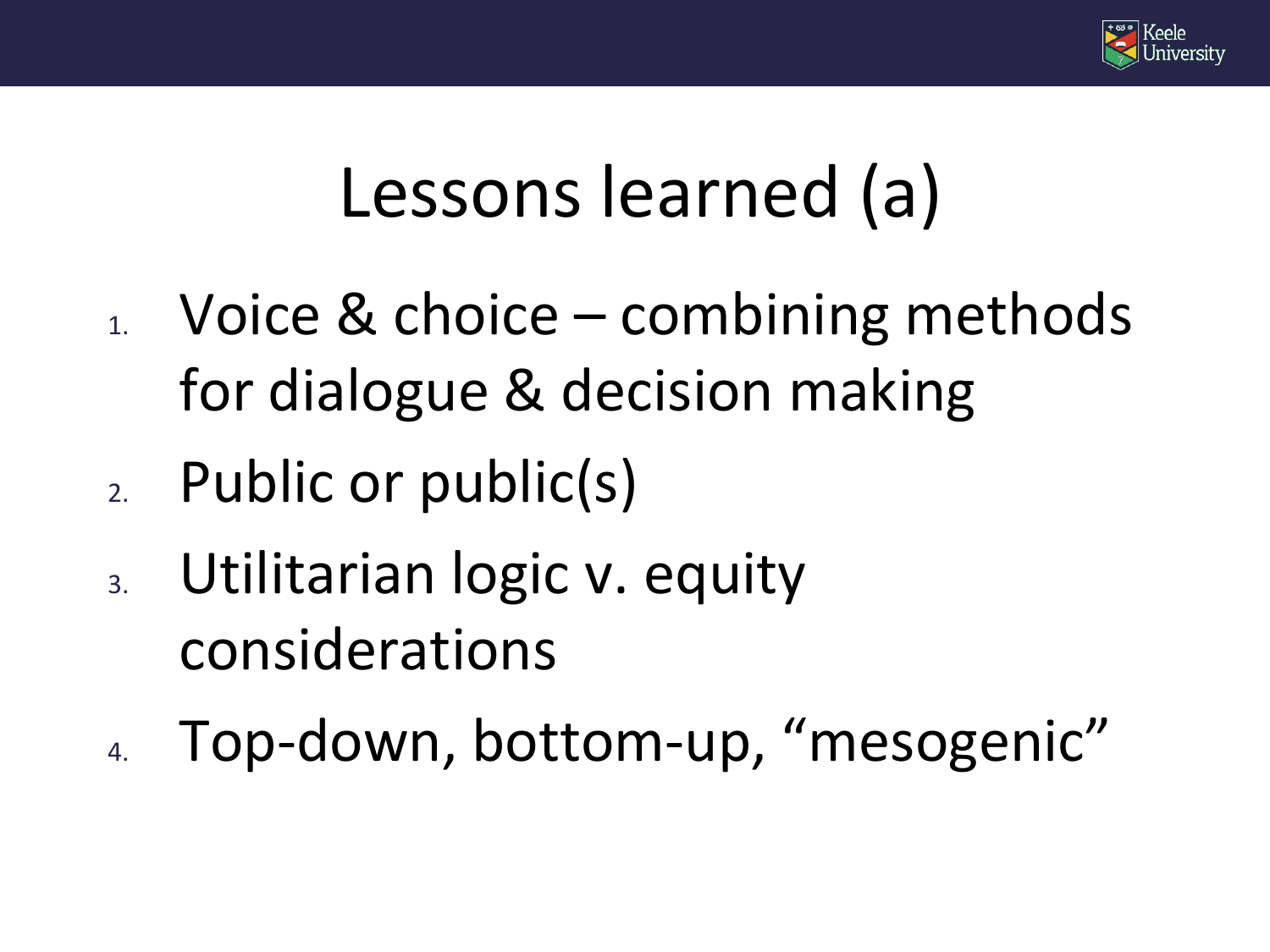

# Lessons learned (b)

- 1. Topics or questions?
- 2. Social or clinical view of health?
- $_3.$  From consultation to action  $$ planning cycles & decision making
- 4. Practical issues time & cost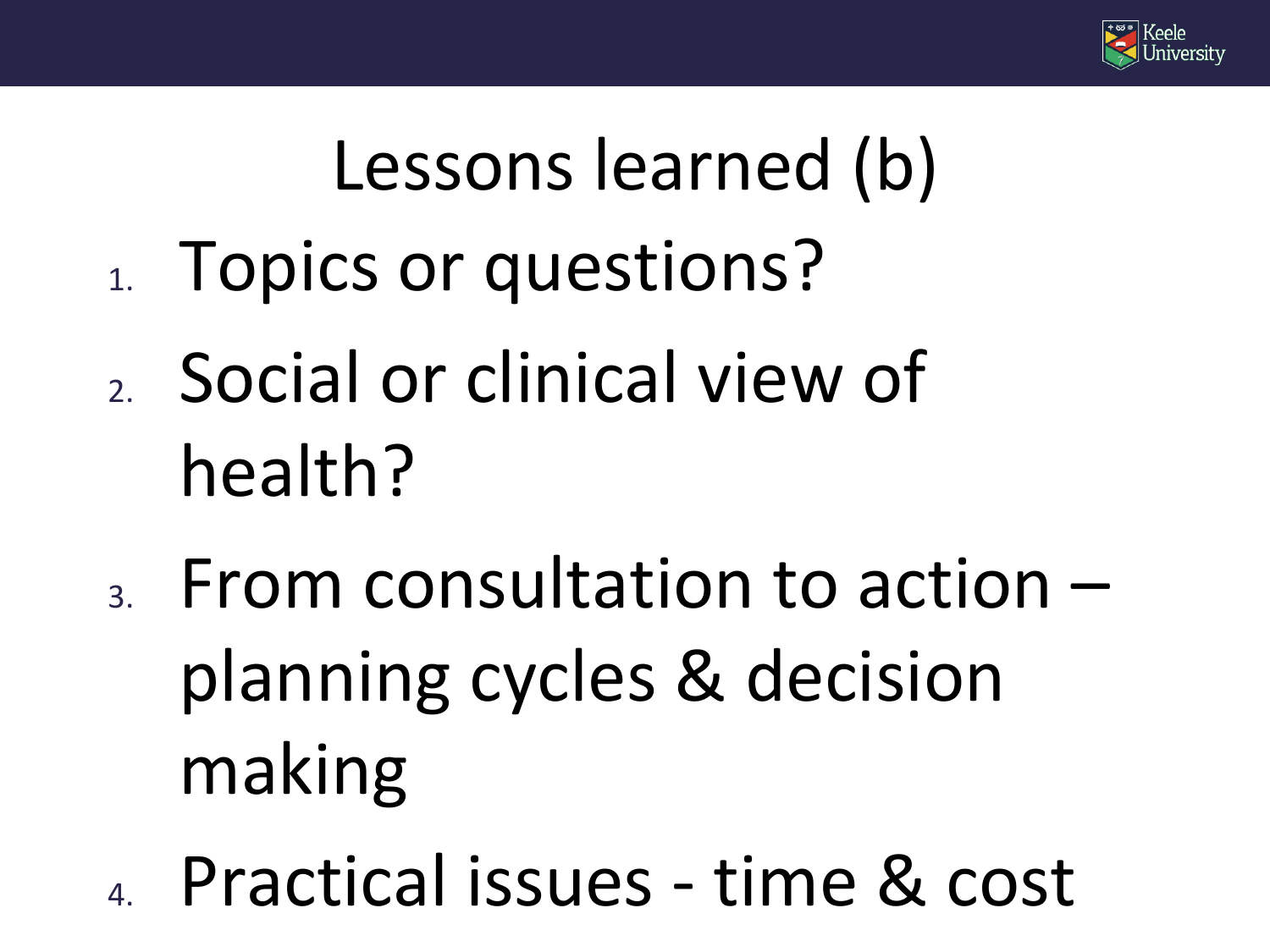

# From users and choosers to makers and shapers

: repositioning participation in social policy Cornwall and Gaventa ( 2001)

*Institute of Development Studies*